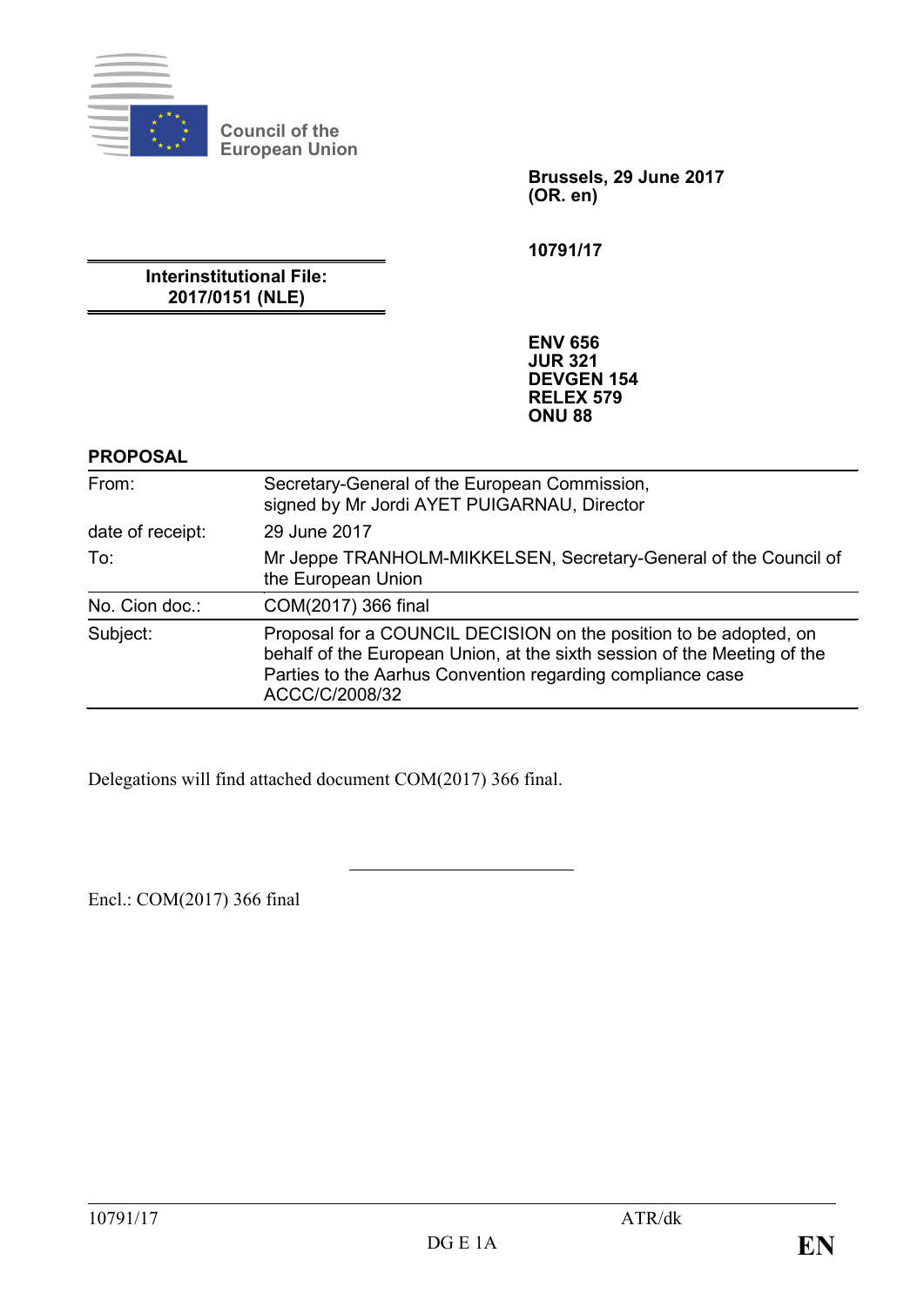

EUROPEAN **COMMISSION** 

> Brussels, 29.6.2017 COM(2017) 366 final

2017/0151 (NLE)

Proposal for a

# **COUNCIL DECISION**

**on the position to be adopted, on behalf of the European Union, at the sixth session of the Meeting of the Parties to the Aarhus Convention regarding compliance case ACCC/C/2008/32**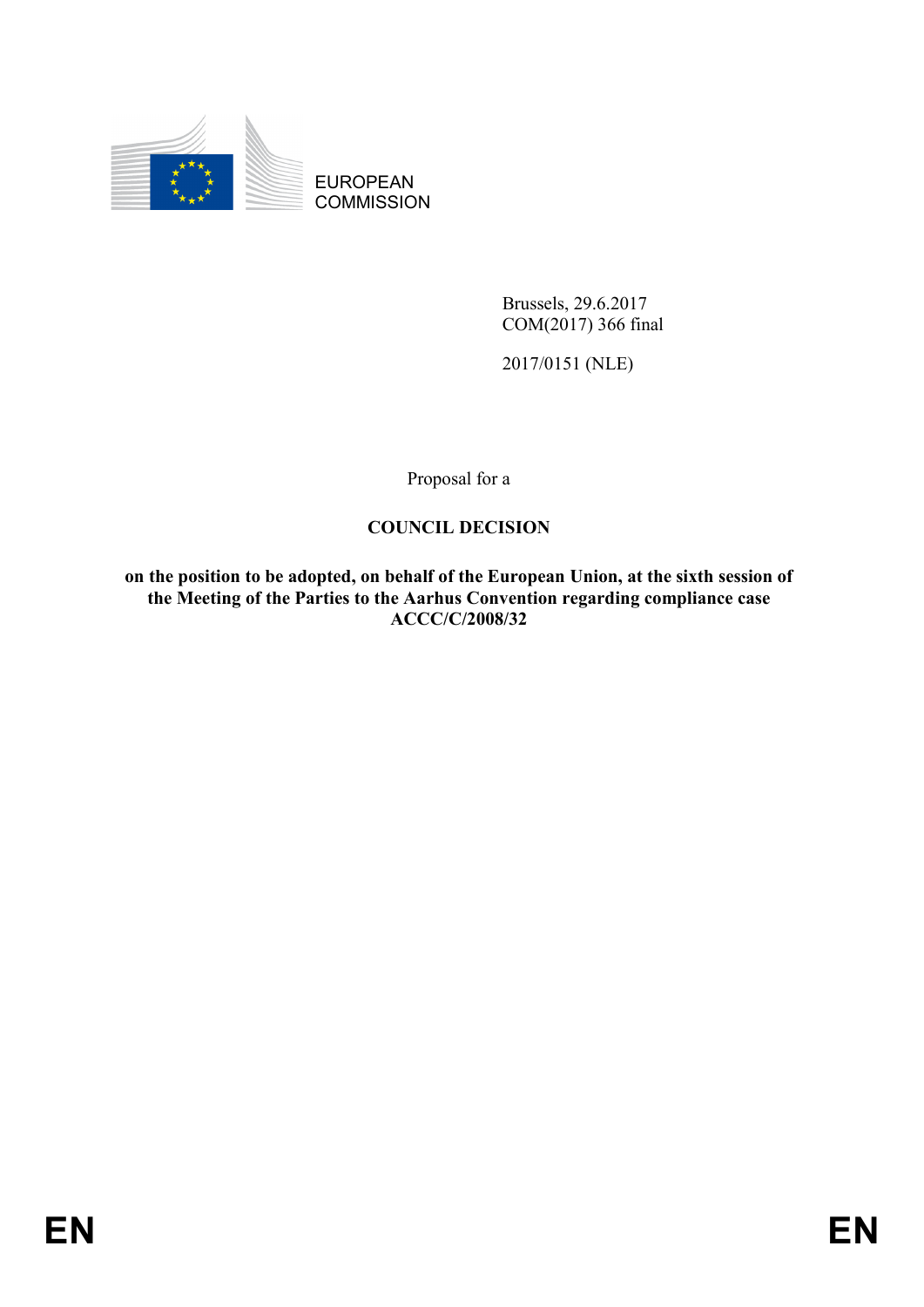# **EXPLANATORY MEMORANDUM**

#### **1. CONTEXT OF THE PROPOSAL**

#### (1) Introduction

In 1998, the European Union (EU) signed the Aarhus Convention. It was back then and still is of considerable importance for the EU and its Member States as well as for countries in Eastern Europe and for post-Soviet States which are parties to the Convention. The main aim of the Convention is to allow the public to become more involved in environmental matters and to actively contribute to improved preservation and protection of the environment.

The Aarhus Convention is the direct reason for the adoption of the Aarhus Regulation whilst previous EU rules on access to documents helped shape the Convention. The Aarhus Convention and the EU have therefore mutually reinforced and developed each other over the years.

The findings of the Compliance Committee case (ACCC/C/2008/32) are problematic for the EU because the findings do not recognise the EU's special legal order.

The EU continues to support the important objectives of the Aarhus Convention.

(2) The Aarhus Convention

The Convention on Access to Information, Public Participation in Decision-making and Access to Justice in Environmental Matters ("the Aarhus Convention")<sup>[1](#page-2-0)</sup> is a multilateral environmental agreement under the aegis of the United Nations Economic Commission for Europe (UNECE).

It guarantees the public rights on access to information, public participation in decisionmaking and access to justice in environmental matters. These are essential tools which contribute to strengthen effective environmental protection policies.

The Aarhus Convention entered into force in 2001 and has currently 47 Parties, including the EU and its Member States. The European Community approved it on 17 February [2](#page-2-1)005.<sup>2</sup>

The EU made a Declaration upon signature and upon approval of the Aarhus Convention ("the EU Declaration") in which it notified the Aarhus bodies about the *"institutional and legal context of the Community"* and the repartition of tasks with its Member States in the areas covered by the Convention.<sup>[3](#page-2-2)</sup>

The obligations of the Convention have been implemented, with regard to the EU institutions and bodies, notably by Regulation (EC) No 1367/2006 of the European Parliament and of the Council of 6 September 2006 on the application of the provisions of the Aarhus Convention

<span id="page-2-0"></span><sup>&</sup>lt;sup>1</sup> As published on the UNECE website, see <http://www.unece.org/fileadmin/DAM/env/pp/documents/cep43e.pdf><br>
Council Decision 2005/370/EC, OJ L 124 of 17.5.2005, p. 1.<br>
The EU Declaration is published on the UNECE website under the heading "Declarations and Reservati

<span id="page-2-2"></span><span id="page-2-1"></span>*[https://treaties.un.org/Pages/ViewDetails.aspx?src=IND&mtdsg\\_no=XXVII-13&chapter=27&clang=\\_en](https://treaties.un.org/Pages/ViewDetails.aspx?src=IND&mtdsg_no=XXVII-13&chapter=27&clang=_en)*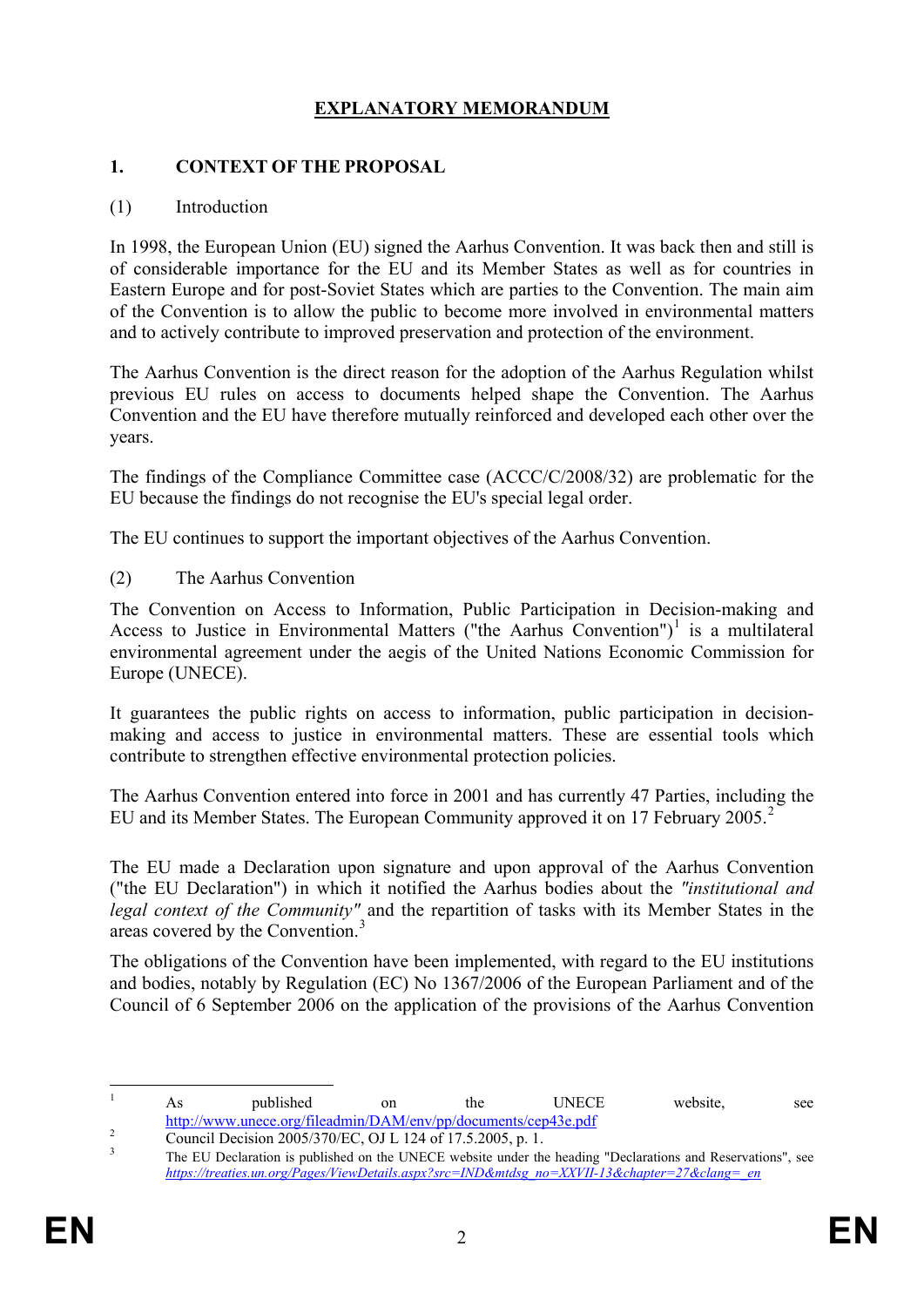on Access to Information, Public Participation in Decision-making and Access to Justice in Environmental Matters to Community institutions and bodies ("the Aarhus Regulation").[4](#page-3-0)

(3) Background of the case

The Aarhus Convention Compliance Committee ("the Committee") reviews the Parties' compliance under the Convention. On 17 March 2017, it issued findings in the case ACCC/C/2008/32, brought by the non-governmental organisation (NGO) *ClientEarth*, regarding access to justice at EU level.<sup>[5](#page-3-1)</sup> The Committee held that the Treaty rules on access to justice before the EU Courts, as interpreted by them, and the criteria for access to administrative review under the Aarhus Regulation are in breach of the Convention.

# (4) Legal context

The Committee found a breach of Article 9(3) and (4) of the Aarhus Convention. Paragraph 3 foresees *that "each Party shall ensure that, where they meet the criteria, if any, laid down in its national law, members of the public have access to administrative or judicial procedures to challenge acts and omissions by private persons and public authorities which contravene provisions of its national law relating to the environment"*. Paragraph 4 requires those procedures to be *"adequate and effective […] fair, equitable, timely and not prohibitively expensive".*

# **2. THE PROBLEM AT STAKE**

# (1) The findings of the Committee

According to the Committee, neither the case-law of the Court of Justice of the European Union (CJEU) which interprets the terms of the Treaty for access of private persons to the EU Courts within the meaning of Article 263(4) of the Treaty on the Functioning of the European Union (TFEU)*,* nor the Aarhus Regulation which provides for administrative review of environmental acts by the Commission give NGOs and members of the public sufficient access to review procedures.

The Committee considered that Article 263(4) TFEU on actions for annulment by private persons, as interpreted by the CJEU, is too narrow insofar as it is limited to regulatory acts of direct concern to the person that do not entail implementing measures.<sup>[6](#page-3-2)</sup>

The Committee added that the Aarhus Regulation cannot compensate for these shortcomings as it equally breaches the Convention on the following points:

- the Aarhus review mechanism should be opened up beyond NGOs to members of the public;
- review should encompass general acts and not only acts of individual scope;

<span id="page-3-0"></span><sup>4</sup> OJ L 264 of 25.9.2006, p. 13.<br> [http://www.unece.org/fileadmin/DAM/env/pp/compliance/C2008-](http://www.unece.org/fileadmin/DAM/env/pp/compliance/C2008-32/Findings/C32_EU_Findings_as_adopted_advance_unedited_version.pdf)

<span id="page-3-2"></span><span id="page-3-1"></span><sup>&</sup>lt;sup>6</sup><br><sup>[32/Findings/C32\\_EU\\_Findings\\_as\\_adopted\\_advance\\_unedited\\_version.pdf](http://www.unece.org/fileadmin/DAM/env/pp/compliance/C2008-32/Findings/C32_EU_Findings_as_adopted_advance_unedited_version.pdf)<br>See paragraphs 60-84 of the findings.</sup>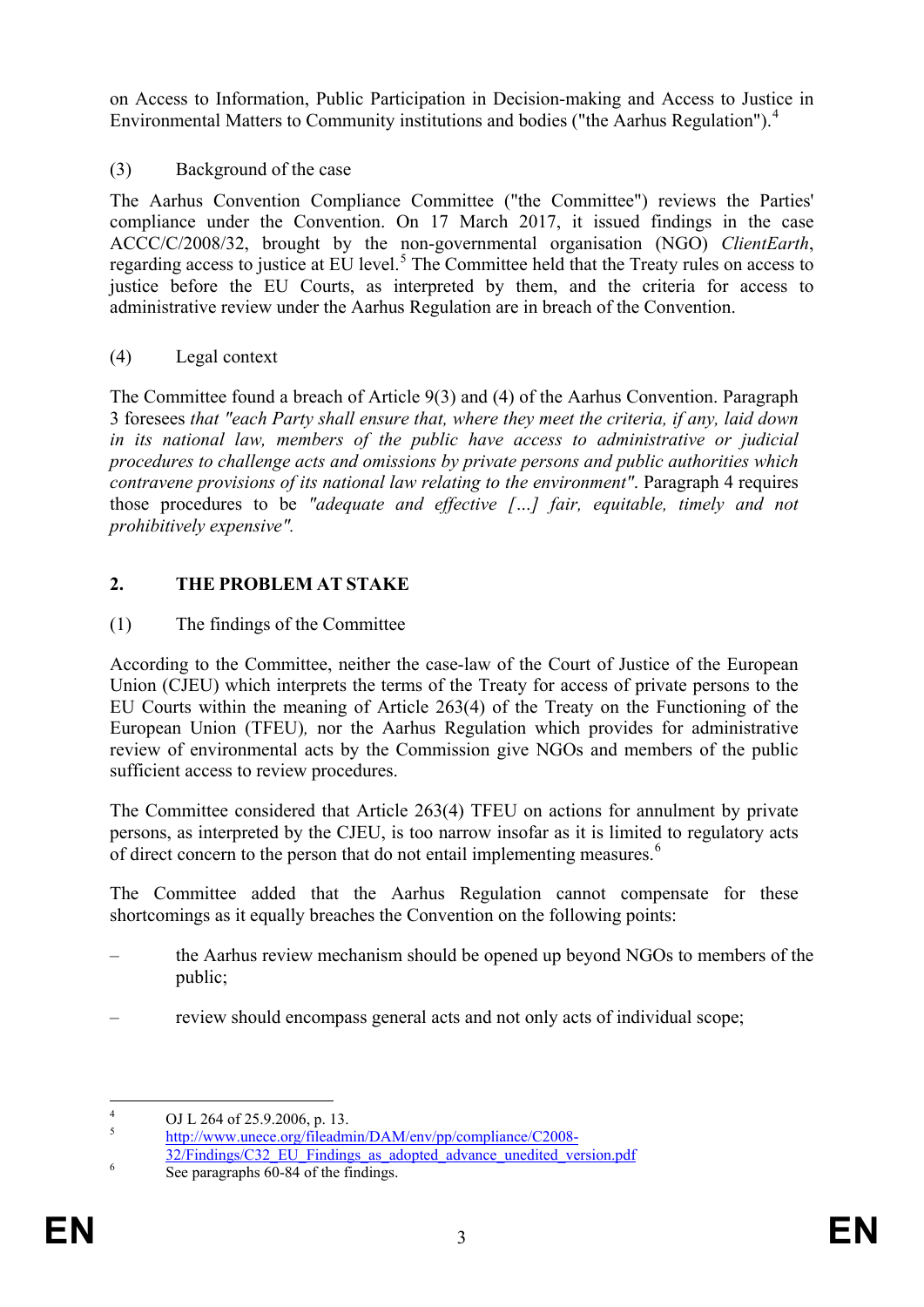- every administrative act that is simply "relating" to the environment should be challengeable, not only acts "under" environmental law;
- acts that do not have legally binding and external effects should also be open to review<sup>[7](#page-4-0)</sup>

The Committee also considered that there has been no new direction in the jurisprudence of the EU Courts that will ensure compliance with the Convention.<sup>[8](#page-4-1)</sup>

Finally, the Committee recommended that the jurisprudence of the CJEU should take full account of the Convention or, in the alternative, that the EU should amend the Aarhus Regulation or adopt new legislation.<sup>[9](#page-4-2)</sup>

(2) The Commission's position on the findings

As recalled above, the Aarhus Convention bodies have been made aware in the EU Declaration of the peculiarities of the legal order of the Union.

However, the EU Declaration was not at all taken into account in the findings.

The specific nature of the system of judicial review is indeed carefully drafted in the EU Treaties, so that every Union citizen has access to justice. Access to judicial review of EU measures is not limited to direct actions to be lodged before the EU Courts but can occur also before a national court, which can – and in some circumstances must - raise a question of legality before the CJEU, which can declare the EU act or measure invalid.

In particular, with respect to actions brought before the EU Courts by natural or legal persons against EU measures adopted under environmental law, Article 263(4) TFEU provides that they may *"[…] institute proceedings against an act addressed to that person or which is of direct and individual concern to them and against a regulatory act which is of direct concern to them and does not entail implementing measures."*

The conditions laid down in this provision and its predecessors have been interpreted by the CJEU in its jurisprudence, the landmark case concerning the interpretation of the "individually concerned" test being *Plaumann[10](#page-4-3)*, in which the CJEU ruled that *"persons other than those to whom a decision is addressed may only claim to be individually concerned if that decision affects them by reason of certain attributes which are peculiar to them or by reason of circumstances in which they are differentiated from all other persons, and by virtue of these factors distinguishes them individually just as in the case of the person addressed".* The CJEU developed its *Plaumann* case-law over the years and applied and adapted it to particular legal or factual circumstances, irrespective also of the nature of the applicant. $^{11}$  $^{11}$  $^{11}$ 

<span id="page-4-4"></span><span id="page-4-3"></span><span id="page-4-2"></span>

<span id="page-4-1"></span><span id="page-4-0"></span><sup>&</sup>lt;sup>7</sup><br>
See paragraphs 85-121 of the findings.<br>
<sup>8</sup><br>
See paragraphs 122-123 and 81-83 of the findings.<br>
<sup>9</sup><br>
Case 25/62, *Plaumann v Commission*, ECLI:EU:C:1963:17.<br>
<sup>10</sup><br>
See, for instance, Case C-456/13 P, *T & L Sugars Lt* ECLI:EU:C:2015:284, paragraph 63; Case C-583/11 P, *Inuit Tapiriit Kanatami a.o.* v *Parliament and Council*, ECLI:EU:C:2013:625, paragraph 72; and C-274/12 P, *Telefónica* v *Commission*, ECLI:EU:C:2013:852, paragraph 46.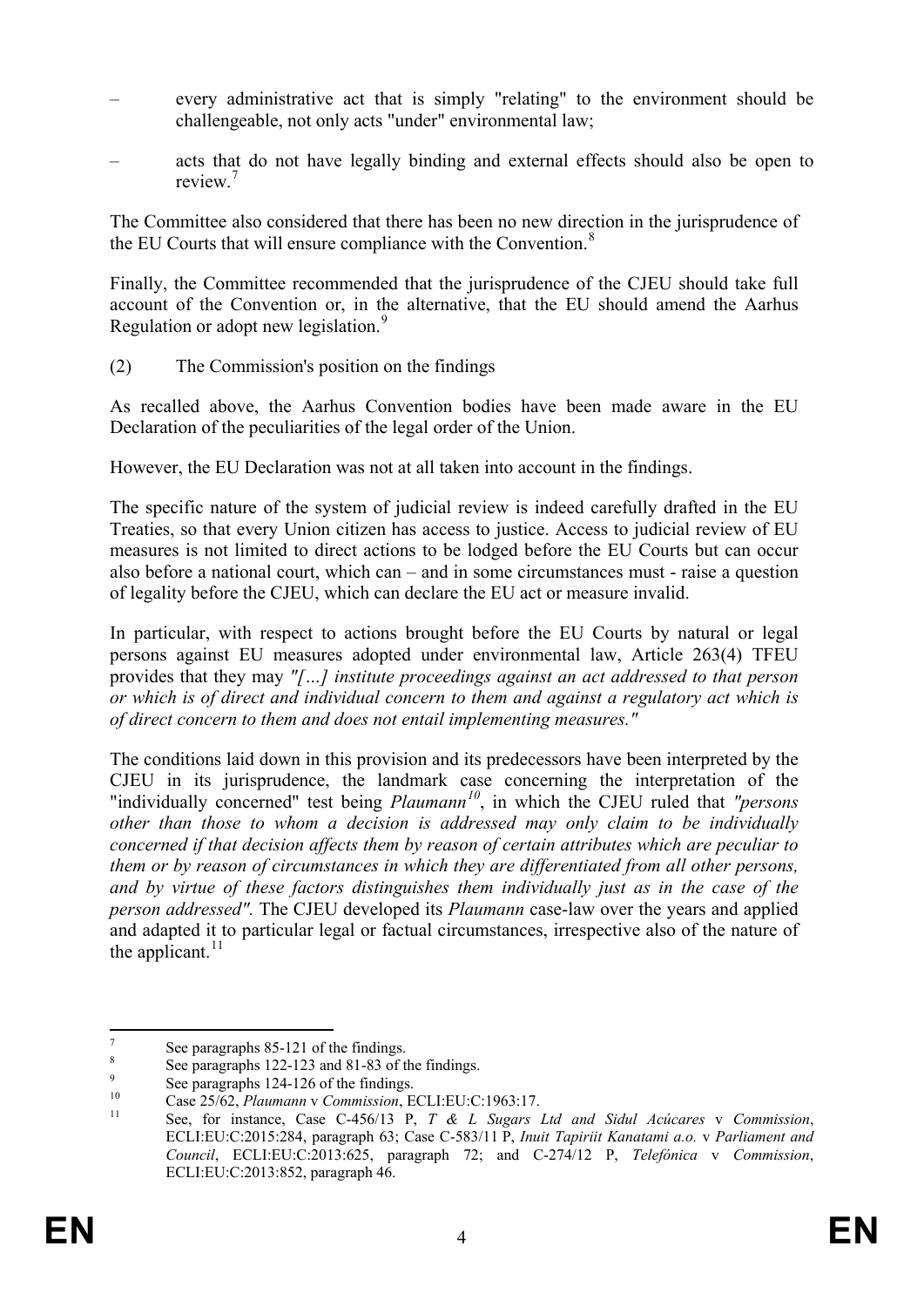The Treaty of Lisbon widened the rules on standing in actions for annulment brought by private parties, by adding in paragraph 4 the final limb *("[…] and against a regulatory act which is of direct concern to them and does not entail implementing measures").*Where these conditions apply, there is no need for the applicant to show that he or she is individually concerned by the contested act.

The Union secondary legislator may not amend the rules provided for in Article 263(4) TFEU and has to respect the case-law developed by the Union judicature which determines the correct interpretation of the Treaty. Neither can the Aarhus Convention allow for any derogation from Article 263(4) TFEU.<sup>[12](#page-5-0)</sup>

Besides widening the direct access to EU Courts under Article 263(4) TFEU, the Treaty of Lisbon gave particular relevance to the role of national courts in Article 19(1) TFEU, second sentence, according to which "*Member States shall provide remedies sufficient to ensure effective legal protection in the fields covered by Union law*". In this vein, the system of preliminary rulings by the CJEU is the keystone of the EU legal order, as indicated by the CJEU in its Opinion 2/13 on the Accession of the European Union to the European Convention for Human Rights.<sup>[13](#page-5-1)</sup>

This is particularly relevant in EU environmental law, in which, as pointed out by the CJEU in 2015 in two judgments in Grand Chamber on the relevance of the Aarhus Convention in the EU legal order, as EU law now stands, judicial and administrative procedures concerning environmental law fall "*primarily*" within the scope of Member States law.[14](#page-5-2)

In the Commission's view, the Committee findings neither acknowledge the central role of national courts as ordinary Courts of EU law,<sup>[15](#page-5-3)</sup> nor recognise the system of preliminary rulings under Article 267 TFEU as a valid means of redress.

Contrary to what the Committee held in the findings, the EU legal order offers a complete system of means of redress.<sup>[16](#page-5-4)</sup> Indeed, individuals who do not fulfil the admissibility criteria of Article 263(4) TFEU, even in the broader form of the Treaty of Lisbon, still have effective access to justice and judicial protection of their rights against measures of EU law. They are able, depending on the case, to either address the national courts by asking them to make a reference to the CJEU for a preliminary ruling on validity, as stipulated in Article 267 TFEU, or to indirectly plead the invalidity of acts of general application before the EU courts under Article 277 TFEU.

Concerning administrative review, first, the Committee asked the EU to grant review of acts of general scope in environmental matters. Still, there is no requirement under the Aarhus

<span id="page-5-0"></span> <sup>12</sup> See e.g. Case T-600/15, *PAN Europe aos* <sup>v</sup> *European Commission*, where the General Court held that *"the international agreements concluded by the European Union, including the Aarhus Convention, do not have primacy over EU primary law, with the result that derogation from the fourth paragraph of Article 263 TFEU cannot be accepted on the basis of that agreement."* (paragraph 56 of the Order;

<span id="page-5-2"></span><span id="page-5-1"></span>ECLIENT ENTRICULTIC CONSERVATION 13<br>
See notably paragraph 198 of Opinion 2/13.<br>
Joined Cases C-401/12 P to C-403/12 P, *Council and Commission* v *Vereniging Milieudefensie aos,* EU:C:2015:4, paragraph 60; Joined Cases C-404/12 P and C-405/12 P, *Council and Commission* v Stichting Natuur en Milieu aos, EU:C:2015:5, paragraph 52.<br>Opinion 1/09, Creation of a Unified Patent Litigation System, EU:C:2011:123, paragraph 80.<br>See e.g. Case C-50/00 P. Unión de Pequenos Agricultores v Council. ECLI:

<span id="page-5-3"></span>

<span id="page-5-4"></span>paragraph 40; or Joined Cases T-236/04 and T-241/04, *EEB aos* v *Commission*, ECLI:EU:T:2005:426, paragraph 66.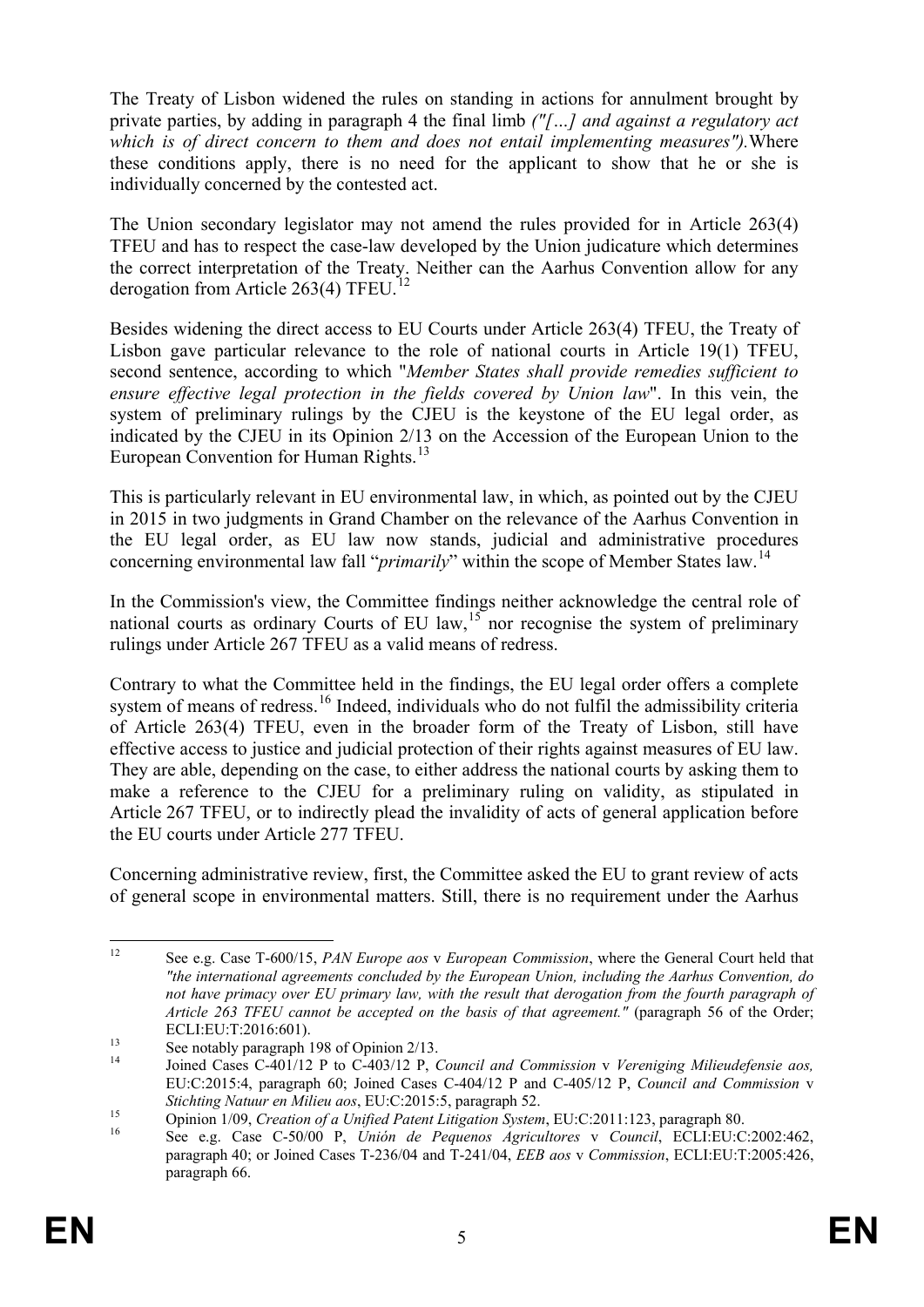Convention that these acts have to undergo an administrative review, nor it is clear to which extent such a review can meaningfully take place for this particular category of acts.

Second, Article 9(3) of the Aarhus Convention cannot be construed to request administrative review of non-binding acts without external effects. Measures which have only internal legal effects within the administration and give no rights or obligations to third parties do not constitute decisions adversely affecting any person.

In this regard, it also worth recalling that the Grand Chamber of the Court in 2015 took the view that the Aarhus Regulation, which concerns only EU institutions and only one of the remedies available to individuals for ensuring compliance with EU environmental law, was not intended to implement the obligations which derive from Article 9(3) of the Aarhus Convention with respect to national administrative or judicial procedures, which, as EU law now stands, fall primarily within the scope of Member State law. Given that the Aarhus Regulation was, as a matter of EU law, not intended to implement Article 9(3) of the Aarhus Convention, compliance with that provision can be ensured, within the EU legal order, through other means than by amending the Aarhus Regulation, as however advocated by the Committee in its recommendations.

(3) Implications of the findings

The Committee recommended that the Meeting of the Parties adopts directions that the CJEU should follow when interpreting the Aarhus Convention.

However, according to the principle of separation of powers and to the principle of institutional balance, it is not possible to implement the Committee's findings via the CJEU case-law, as the Courts are independent in their judicial function.

As to the Aarhus Regulation, the Committee considered that the criteria on who can ask for review and what can be reviewed (scope *ratione personae* and *ratione materiae*) are too narrow. To extend the scope as requested by the Committee would mean to open the judicial review mechanism – and ultimately access to the CJEU - to an enormous pool of potential litigants, to acts that do not have any legal effects and to areas going beyond the scope of environment**.** 

Indeed, if the Aarhus Regulation were modified to widen the scope of administrative review, this solution would significantly enlarge access to the EU courts, as defined in the TFEU and consolidated in case-law. Measures that are not challengeable under Article 263(4), like for instance decisions addressed to Member States granting them an option for transitional free allocation of greenhouse emissions, would become the subject-matter of an administrative review procedure. In turn, the decision taken in reply to a request for administrative review would be challenged by an action for annulment according to Article 263(4) TFEU, in which an applicant could also raise issues of legality concerning the EU measure contested by a request for administrative review, as the General Court has already held $17$ 

Similarly, the notion of administrative act having an "*individual scope*" (which is the condition to trigger the administrative review under Article 10 of the Aarhus Regulation) has been interpreted by the General Court so far as being a notion not substantially different

<span id="page-6-0"></span>

 <sup>17</sup> Case T-177/13, *Test BioTech eV aos* <sup>v</sup> *Commission*, EU:T:2016:736, paragraph 56, second sentence.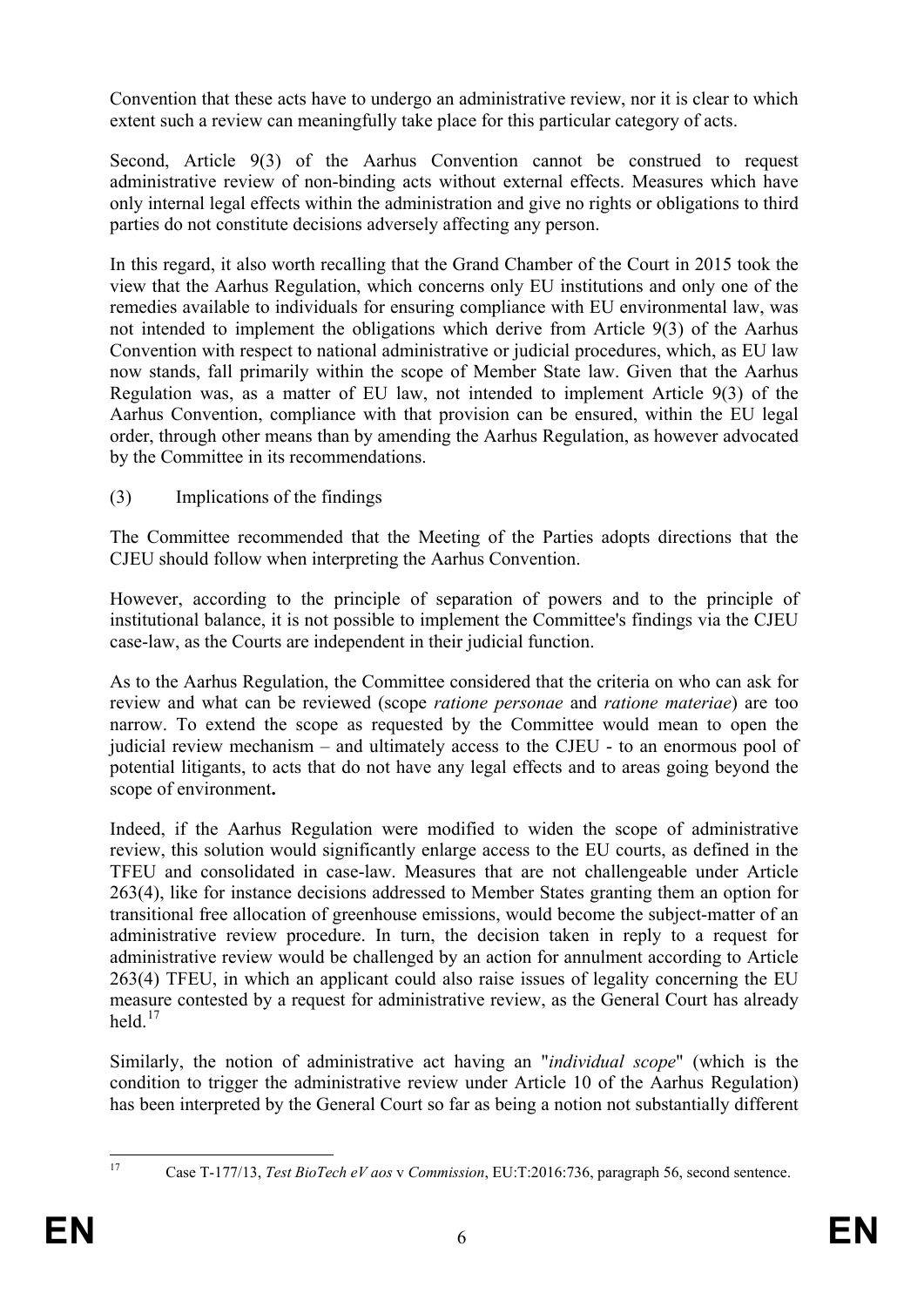from that of a challengeable act under Article 263(4) TFEU.<sup>[18](#page-7-0)</sup> It follows that widening the category of acts amenable to an administrative review would then make them indirectly challengeable under Article 263(4) TFEU.

In substance, through amendments to secondary legislation, the EU Courts would be granted jurisdiction in a whole new category of cases in which the underlying acts made subject to administrative review would not be challengeable under Article 263(4) TFEU. Such amendments would risk creating a significant imbalance in the system of judicial protection as envisaged by the Treaties.

### **3. FURTHER STEPS IN THE AARHUS PROCEDURE**

The Committee's findings will be submitted for endorsement to the sixth session of the Meeting of the Parties to the Aarhus Convention, which will take place 11 to 14 September in Budva, Montenegro, whereby they would gain the status of official interpretation of the Aarhus Convention, therefore binding upon the Contracting Parties and the Convention **Bodies** 

The Meeting of the Parties generally decides by consensus. If all efforts to reach consensus have been exhausted, decisions on substantive matters are taken by a three-fourth majority vote of the Parties present and voting.<sup>[19](#page-7-1)</sup>

# **4. CONCLUSIONS**

The Committee findings challenge constitutional principles of EU law that are so fundamental that it is legally impossible for the EU to follow and comply with the findings.

In the course of the compliance procedure, the EU has asked the Committee for a second hearing to further explain the Union's institutional framework. However, the Committee denied this request. There is no means for appeal against the Committee's findings. The sole way open for the EU to fully safeguard its institutional specificities and the autonomy of the EU legal order, it has no option except that of casting a negative vote on the endorsement of these findings in the Meeting of the Parties.

In view of these considerations, the EU should reject the findings in case ACCC/C/2008/32 at the upcoming Meeting of the Parties.

The EU position on this matter does not diminish the EU's commitment to the principles and objectives of the Aarhus Convention.

Contrary to earlier compliance findings, this specific case requires a decision by the Council within the meaning of Article 218(9) TFEU.

<span id="page-7-0"></span> <sup>18</sup> See e. g. Cases T-19/13, *Frank Bold Society* <sup>v</sup> *Commission*, EU:T:2015:520, paragraphs 38 and 44-45;

<span id="page-7-1"></span>and T-565/14, *European Environmental Bureau V* Commission, EU:T:2015:559, paragraphs 40-49.<br><sup>19</sup> Decision I/1 on Rules of procedure (cf. notably Rule 35 on decision-making), see <http://www.unece.org/fileadmin/DAM/env/pp/documents/mop1/ece.mp.pp.2.add.2.e.pdf>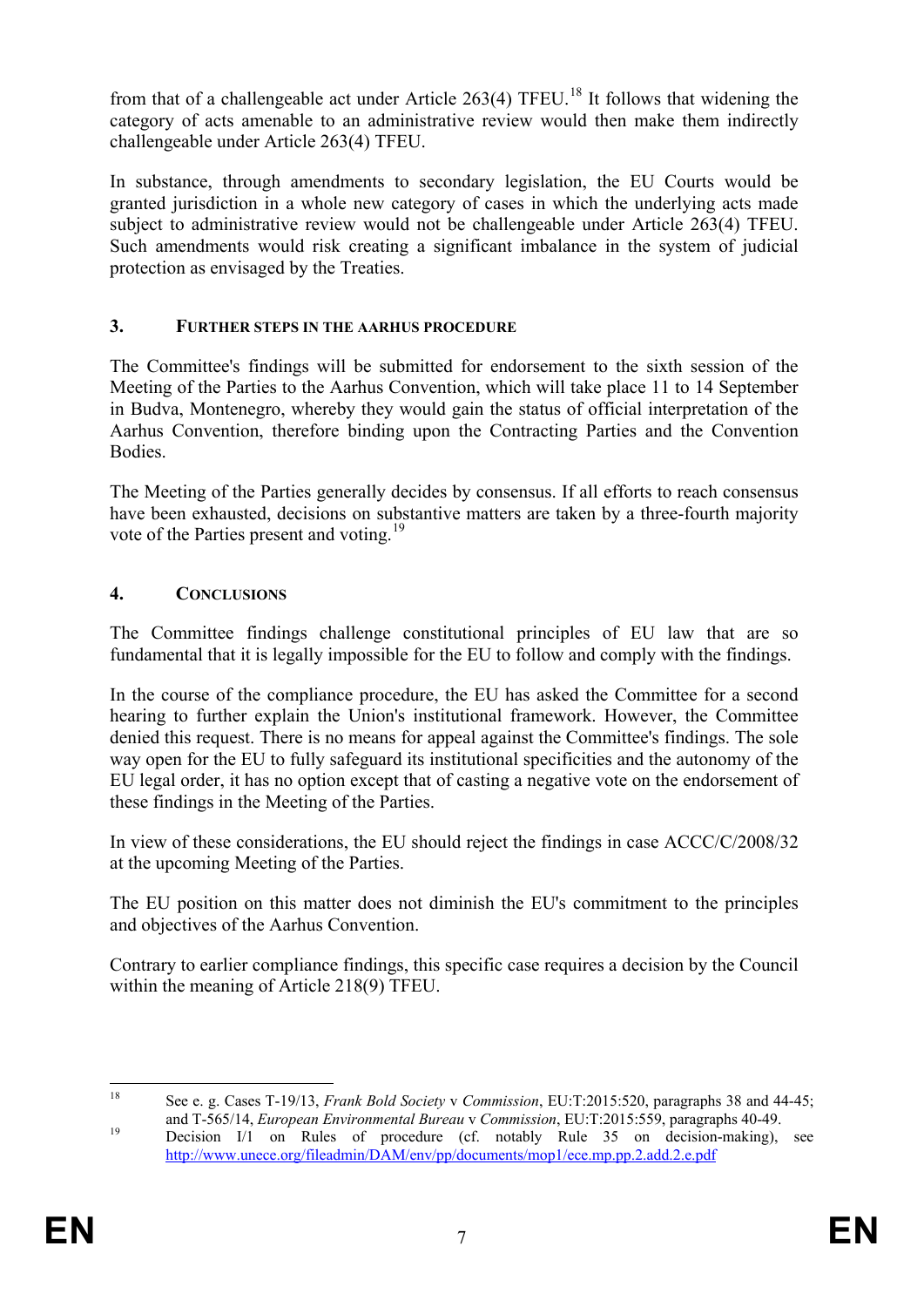### 2017/0151 (NLE)

### Proposal for a

### **COUNCIL DECISION**

#### **on the position to be adopted, on behalf of the European Union, at the sixth session of the Meeting of the Parties to the Aarhus Convention regarding compliance case ACCC/C/2008/32**

#### THE COUNCIL OF THE EUROPEAN UNION,

Having regard to the Treaty on the Functioning of the European Union, and in particular Article 192(1), in conjunction with Article 218(9) thereof,

Having regard to the proposal from the European Commission,

Whereas:

- (1) On 17 February 2005, the Aarhus Convention on Access to Information, Public Participation in Decision-making and Access to Justice in Environamental Matters ("the Aarhus Convention")<sup>[20](#page-8-0)</sup> was approved, on behalf of the European Community, by Council Decision 2005/370/EC.<sup>[21](#page-8-1)</sup>
- (2) The Union implemented the obligations of the Convention with regard to its institutions and bodies notably by way of Regulation (EC) No 1367/2006 of the European Parliament and of the Council of 6 September 2006 on the application of the provisions of the Aarhus Convention on Access to Information, Public Participation in Decision-making and Access to Justice in Environmental Matters to Community institutions and bodies ("the Aarhus Regulation"). $^{22}$  $^{22}$  $^{22}$
- (3) Pursuant to Article 15 of the Aarhus Convention, the Aarhus Convention Compliance Committee ("the Committee") was established and is competent to review the Parties' compliance with the provisions of the Convention.
- (4) On 17 March 2017, the Union received findings in case ACCC/C/2008/32 regarding access to justice at EU level.[23](#page-8-3) The Committee held that *"the Party concerned fails to comply with Article 9, paragraphs 3 and 4, of the Convention with regard to access to justice by members of the public because neither the Aarhus Regulation, nor the jurisprudence of the CJEU implements or complies with the obligations arising under those paragraphs."* (paragraph 123 of the Committee's Findings).

<span id="page-8-1"></span><span id="page-8-0"></span><sup>&</sup>lt;sup>20</sup> <http://www.unece.org/fileadmin/DAM/env/pp/documents/cep43e.pdf><br><sup>21</sup> Council Decision 2005/370/EC of 17 February 2005 on the conclusion, on behalf of the European Community, of the Convention on access to information, public participation in decision-making and access to justice in environmental matters (OJ L 124, 17.5.2005, p. 1).<br>
OJ L 264 of 25.9.2006, p. 13.<br> [http://www.unece.org/fileadmin/DAM/env/pp/compliance/C2008-](http://www.unece.org/fileadmin/DAM/env/pp/compliance/C2008-32/Findings/C32_EU_Findings_as_adopted_advance_unedited_version.pdf)

<span id="page-8-2"></span>

<span id="page-8-3"></span>[<sup>32/</sup>Findings/C32\\_EU\\_Findings\\_as\\_adopted\\_advance\\_unedited\\_version.pdf](http://www.unece.org/fileadmin/DAM/env/pp/compliance/C2008-32/Findings/C32_EU_Findings_as_adopted_advance_unedited_version.pdf)